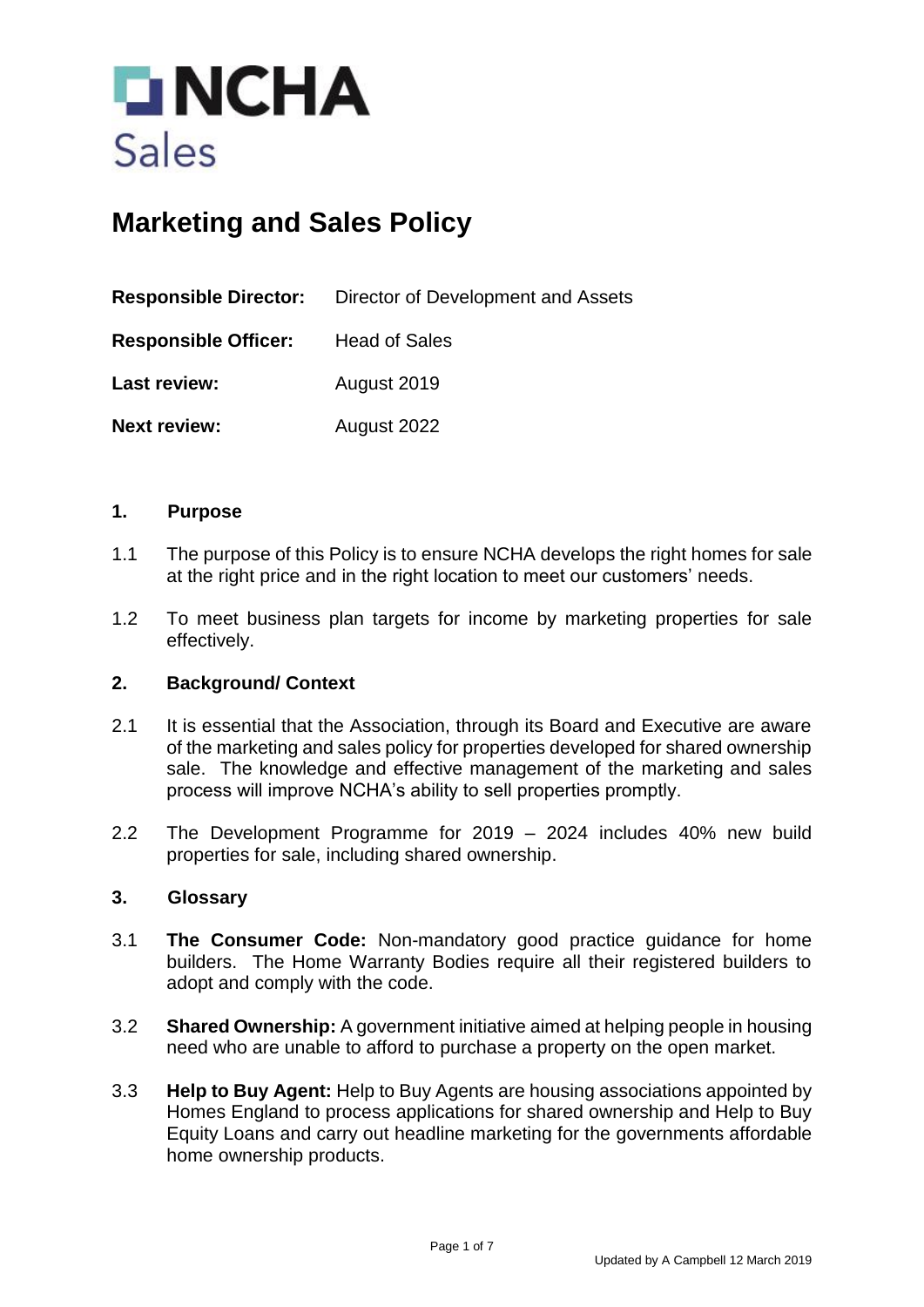# **4. Market Appraisal**

- 4.1 The marketing begins at the feasibility stage of the development. The Development Team will ask the Sales Team to prepare a Market Appraisal Report taking account the following factors when assessing a site's suitability for sales:
	- Market conditions
	- The location
	- The proposed development
	- Specification
	- New build market in the locality
	- Target market
	- Marketing advice
	- Recommended prices
- 4.2 The Market Appraisal Report will be submitted to NCHA Board for approval alongside the development appraisal signed by the Sales Team.

# **5. Marketing**

- 5.1 The Sales Team will prepare a marketing plan for each development. The plan will include a timeline with the aim of marketing properties a minimum of 6 months before the forecast practical completion date. The Development Team will provide the following information before the marketing date:
	- A full set of working drawings including floor plans, elevations and a site plan.
	- Predicted Energy Assessment for each plot (PEAs)
	- CGIs for each house type
	- Information about nomination agreements with the local authority
	- A detailed specification
	- Conveyancing documents as per the Required Document List
	- If the site is in a Protected Area, confirmation on whether it can or cannot be waived

# **6. Valuation and Rents**

- 6.1 The sales price will be based on a valuation from a Royal Institute of Chartered Surveyors (RICS) qualified independent valuer. If the property is not sold within 6 months of the original valuation an update will be required from the RICS valuer. The Association cannot sell above or below the RICS valuation without approval from Homes England.
- 6.2 The shared ownership rent will be set at 2.75% of the unsold equity, unless a different figure is advised by the Development Project Manager.

# **7. Panel of Lenders**

7.1 The Sales Team will maintain a panel of Independent Financial Advisers and Lenders who will advise prospective Customers about the available mortgage products. The Association's role is restricted to signposting Customers towards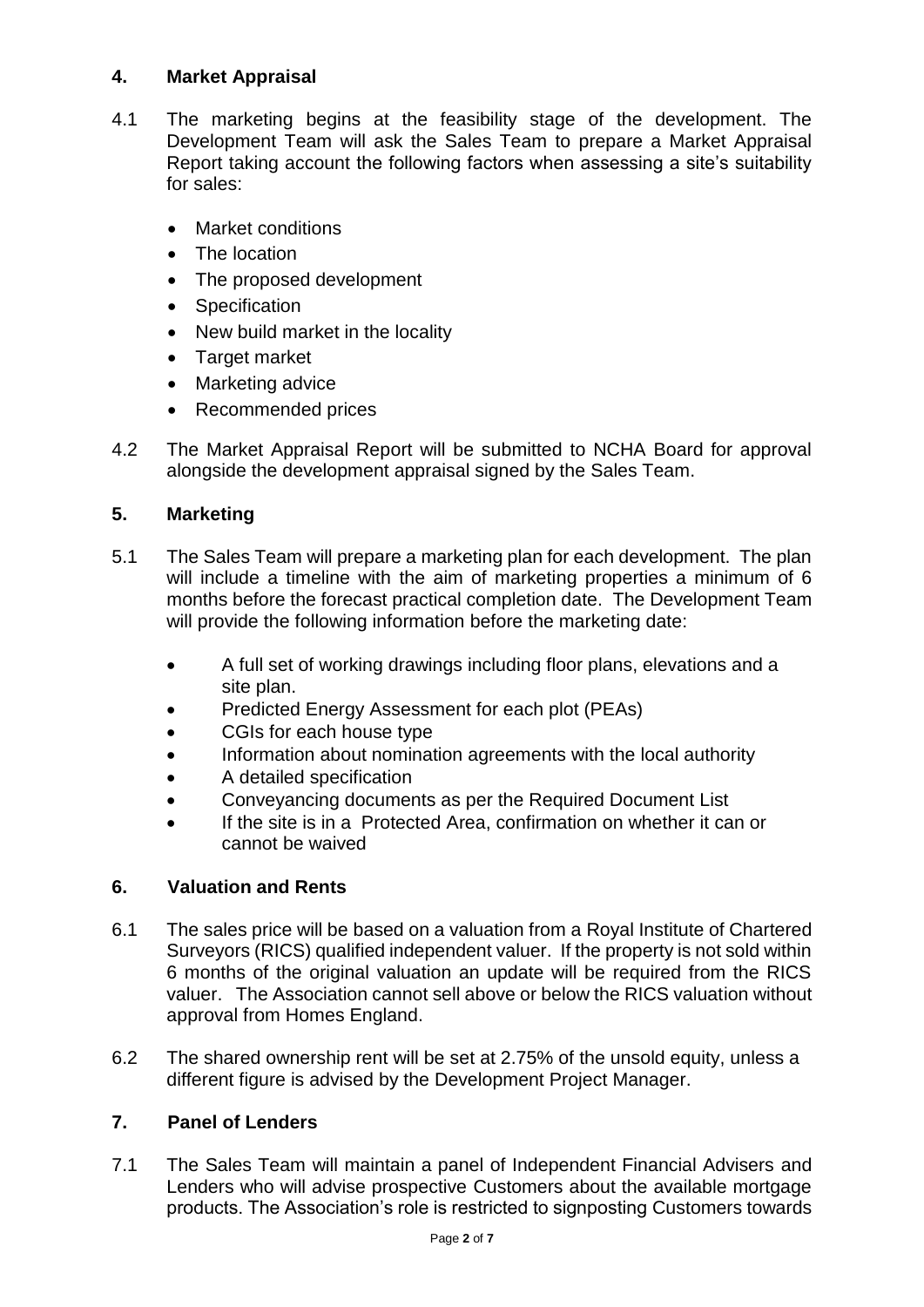IFAs; on no account will NCHA give, or appear to give financial advice, as this is unlawful under the Financial Services legislation.

7.2 Customers are not restricted to mortgage advice from advisers linked to an estate agent handling sales, or an IFA from the Association's panel.

## **8. Show Homes**

- 8.1 The Sales Team will agree at appraisal stage whether a show home will be required, typically on a development with 14 or more homes for sale. The building contractor may be required within the contract to complete a show home at least three months before the first sale homes are practically complete.
- 8.2 The Sales Team will create a brief for the show home, according to the target market and appoint a suitable show home provider.

#### **9. Local Authority Nominations**

- 9.1 Where a nomination requirement exists with the Local Authority contact should be established with the Officer within the local authority housing department who will deal with nominations prior to marketing.
- 9.2 The Council will be asked to provide a list of potential customers who have been "filtered" from their housing waiting list to enable suitable customers to be targeted. Sales particulars should be sent to each customer by the Council with a covering letter and a closing date for applications.

## **10. Sales Information Pack**

- 10.1 Prior to marketing The Sales Team will put together a sales information pack for Customers containing:
	- Property brochure including floor plans and specification
	- Site plan/Conveyance plan
	- Shared Ownership Guide
	- Help to Buy Midlands contact details
	- Estimated service charge breakdown
	- List of lenders who offer shared ownership mortgages
	- An explanation of the home warranty cover
	- Explanation of fees
	- Local connection criteria if applicable
	- NCHA Sales contact details
	- Key Information about the Shared Ownership Lease

## **11. Advertising**

- 11.1 The marketing plan will outline advertising methods on a scheme by scheme basis, including but not limited to the following:
	- Site Board/flags/hoarding
	- Brochure
	- Details on NCHA's corporate website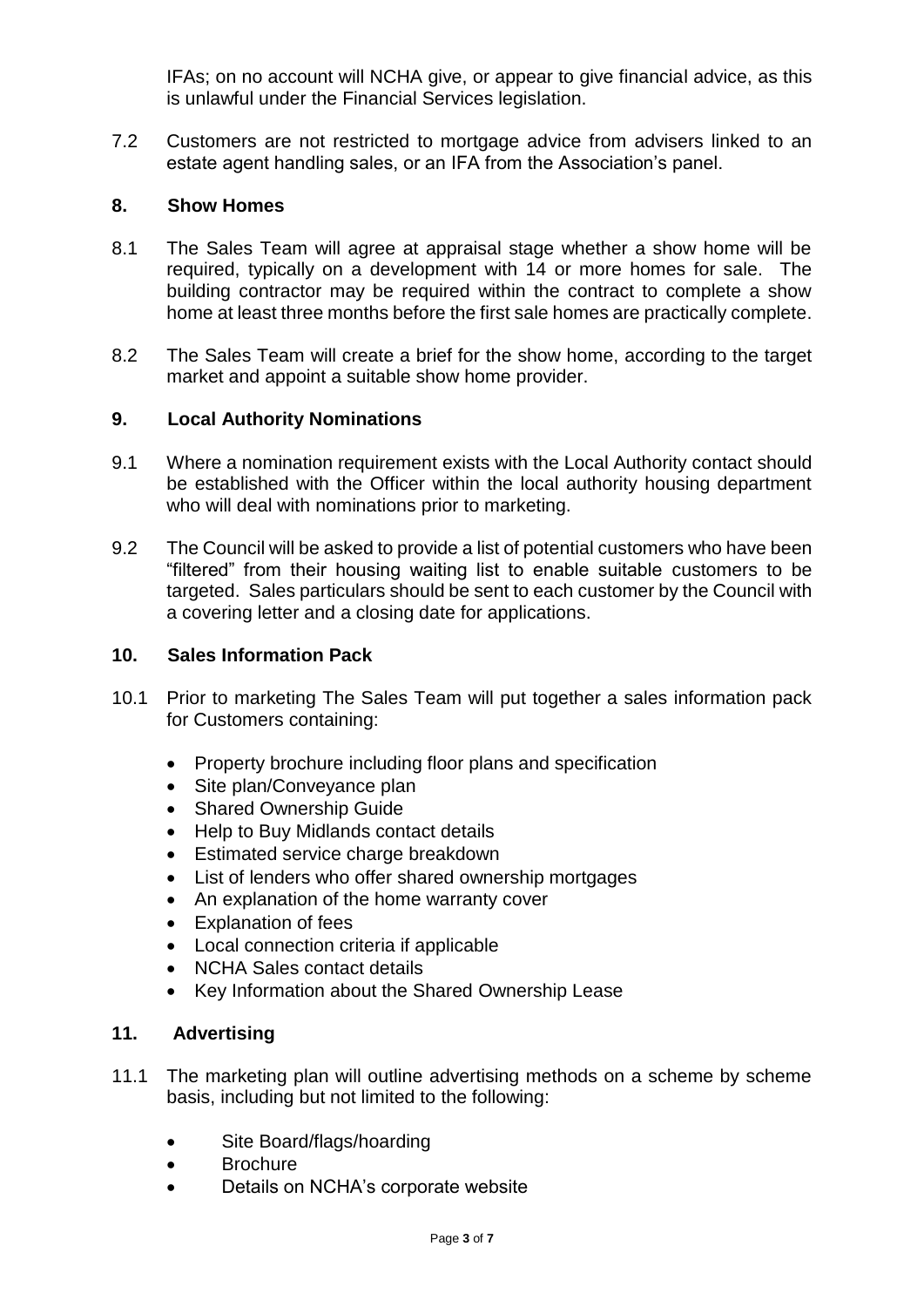- Details on Homebuy Agent's website if grant funded
- Details on property portals
- Promotional event
- Social Media
- For sale boards or door banner for stock plots
- Local press advertising

# **12. Applications**

- 12.1 Shared Ownership customers are subject to eligibility and affordability requirements. Customers are able to buy an initial share of between 25% and 75% of the property appropriate to their individual circumstances. NCHA Board approval is for a minimum average share of 35% across all sales.
- 12.2 Customers will be directed to the Help to Buy Agent to make an application. Following initial eligibility assessments by the Help to Buy Agent, The Sales Negotiator will carry out an assessment of individual Customers to ensure that they meet all eligibility criteria. All applications for grant-funded shared ownership properties must be approved by the Homebuy Agent before an offer can be made.

# **13. Criteria**

- 13.1 Customers for shared ownership must have a household income of less than £80,000 per year and must not already own or part own a property. Customers should not be able to purchase a home to suit their needs on the open market.
- 13.2 Priority will be given to MOD personnel and Customers who meet a local connection requirements set by the Local Authority. Ministry of Defence personnel will be prioritized for shared ownership schemes where they have completed their basic (phase 1) training and they are one of the following:
	- Regular service personnel (including Navy, Army and Air Force)
	- Clinical staff (with the exception of doctors and dentists)
	- Ministry of Defence Police Officers
	- Uniformed staff in the Defence Fire Service
	- They are ex-regular service personnel who have served in the Armed Forces for a minimum of six years, and can produce a Discharge Certificate (or similar documentation) as proof, where they apply within two years (24 months) of the date of discharge from service or
	- they are the surviving partners of regular service personnel who have died in service, where they apply within two years (24 months) of the date of being bereaved.
- 13.3 If a customer already owns a property NCHA may choose to make a conditional offer subject to the Customer's being already approved by the Homebuy Agent and having a sale agreed on their property. Customers will not be able to complete the sale while still owning another property. If exceptional circumstances mean they cannot sell their current property, permission to complete the sale must be sought from Homes England, with support from the Local Authority.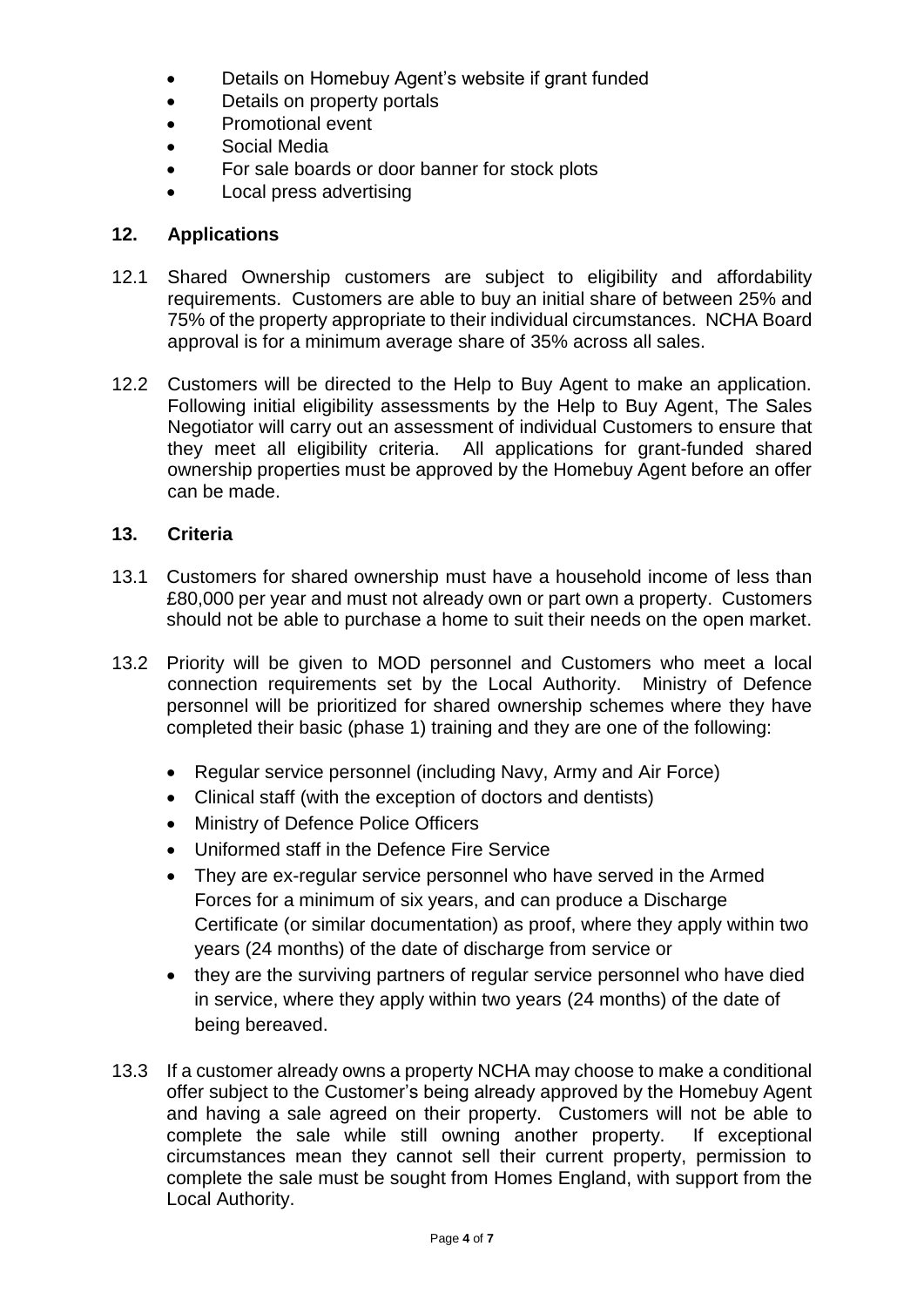- 13.4 Customers subject to immigration control will be assessed using the same criteria as other customers and in line with guidance in the Capital Funding Guide.
- 13.5 Customers will normally obtain a mortgage to help fund the initial share they buy. In order to ensure customers do not overburden themselves financially, the Association would not normally accept customers whose borrowing requirements are above 4.5 times their household income.
- 13.6 Customers will be encouraged to buy the maximum initial percentage share they can afford and sustain, based on Homes England model sustainability calculator. A copy of the calculator will be attached to each application form. An application assessment form will be used to record reasons why customers purchased a share that is different to the calculator. The form should be signed by the Sales Negotiator and either the Senior Sales Negotiator or the Head of Sales.
- 13.7 Applications will be processed on a first come, first served basis. If demand is expected to be higher than the number of properties available, or there is a local connection requirement a closing date for applications will be set. Within a week of the closing date a selection panel, comprising the Sales Negotiator and either the Senior Sales Negotiator or the Head of Sales, will shortlist and prioritise all the customers who meet the Association's criteria. When prioritizing customers the panel will take into account:
	- Whether a customer meets the MOD personnel criteria
	- Whether a customer meets a local connection requirement
	- Housing need
	- Date application received
- 13.8 A written record will be kept of the selection panel's decisions. The successful customers will be matched as far as possible with their preferred property type or preferred plots.

## **14. Incentives**

- 14.1 There is no scope for customers to negotiate a reduction on prices on shared ownership. The Sales Negotiator can use their discretion to offer incentives in some circumstances, for example on hard to sell stock plots, early reservation offers or last plots.
- 14.2 When an incentive is agreed the details will be recorded on the status report, reservation form and on the memorandum of sale. When the incentive is a cash equivalent this must be declared on the CML form.

## **15. Money Laundering**

15.1 Customers will be required to provide proof of funds for deposit in a UK bank account, identification documents and proof of address. The Sales Negotiator is responsible for checking and verifying identification documents in person before instructing solicitors. A record of the document check will be noted on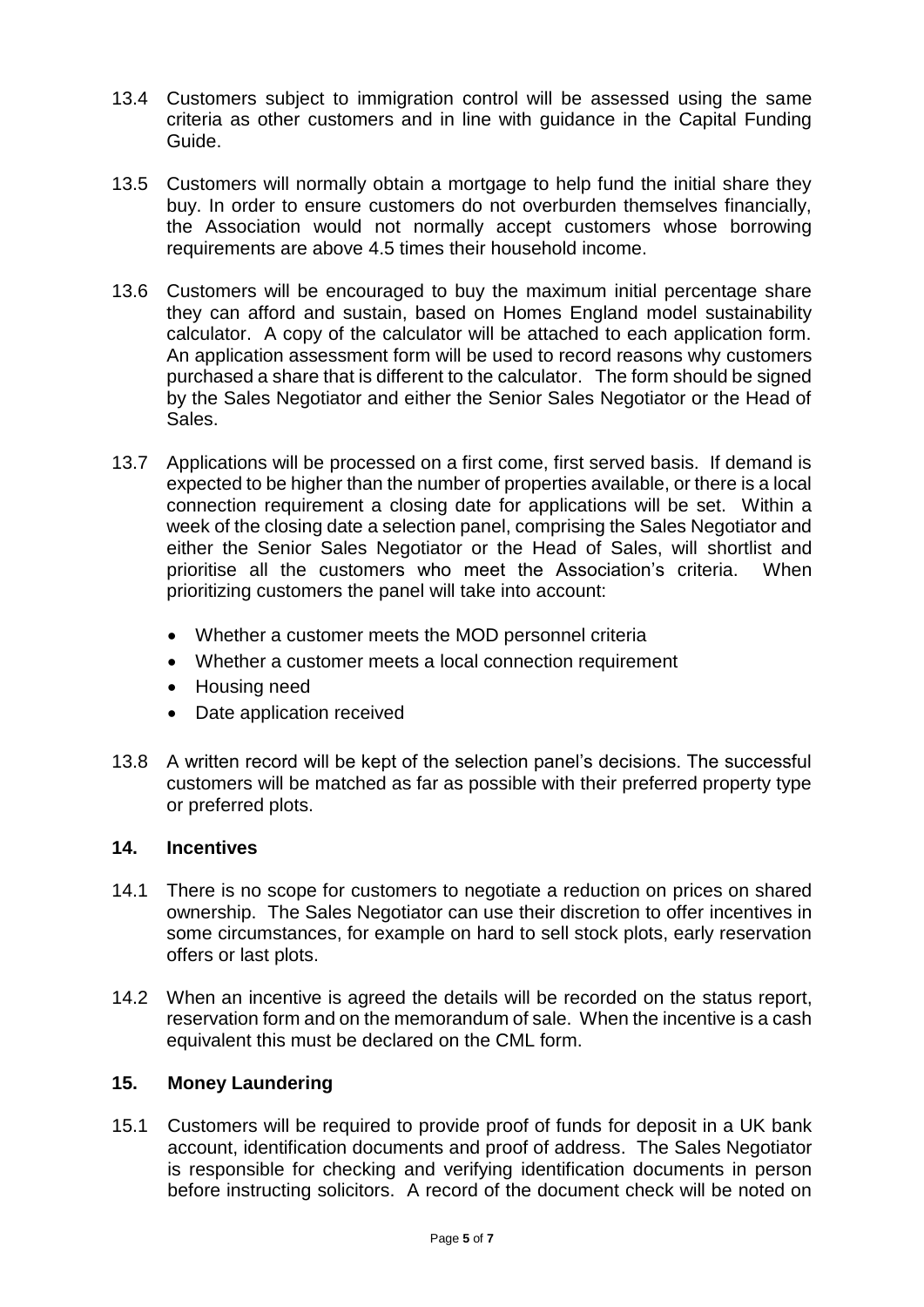the application assessment form. Any suspicions raised with regards to Money Laundering must be reported to the Money Laundering Reporting Officer in accordance with NCHA's Money Laundering Policy.

## **16. Processing Sales**

- 16.1 As far as possible sales will be agreed off-plan. Viewings will be arranged with the consent of the site manager. All customers must view the plot they are purchasing before completion takes place.
- 16.2 Customers will be asked to provide a mortgage offer in principal before reserving a home.
- 16.3 The Sales Negotiator will complete a reservation agreement with the customer and take a reservation fee payment. A copy of the reservation agreement will be given to the customer.
- 16.4 When a customer does not appoint a solicitor, or does not respond to correspondence within agreed timescales the Sales Team will re-market the property and retain up to 50% of the reservation fee for reasonable costs.
- 16.5 On sales completion, the Sales Negotiator will meet the customer at their new home and provide:
	- Builders pack including all warranties and instructions
	- New Homes Warranty
	- EPC
	- Leaseholder Handbook
- 16.6 Feedback from customers will be gathered and reviewed quarterly at Team Meetings and reported as a KPI at the Property Leadership Team Meetings

#### **17. Stock Plots**

- 17.1 Sales are monitored at weekly sales meetings. If demand is low for a development, additional incentives will be offered. If at 3 months after practical completion, where a development has been marketed for over 6 months, and over 50% of the properties are unreserved the Head of Sales will review options with the Head of Development. This may include:
	- Switching to Rent to Buy
	- Switching to Affordable Rent
	- Continuing to market
- 17.2 If the decision is made to switch the Head of Development will make a business case to Homes England including the following:
	- How long the property has been marketed for
	- What actions have been taken to find a suitable purchaser
	- Why these have not been successful
	- What local authority support exists for the proposed new tenure